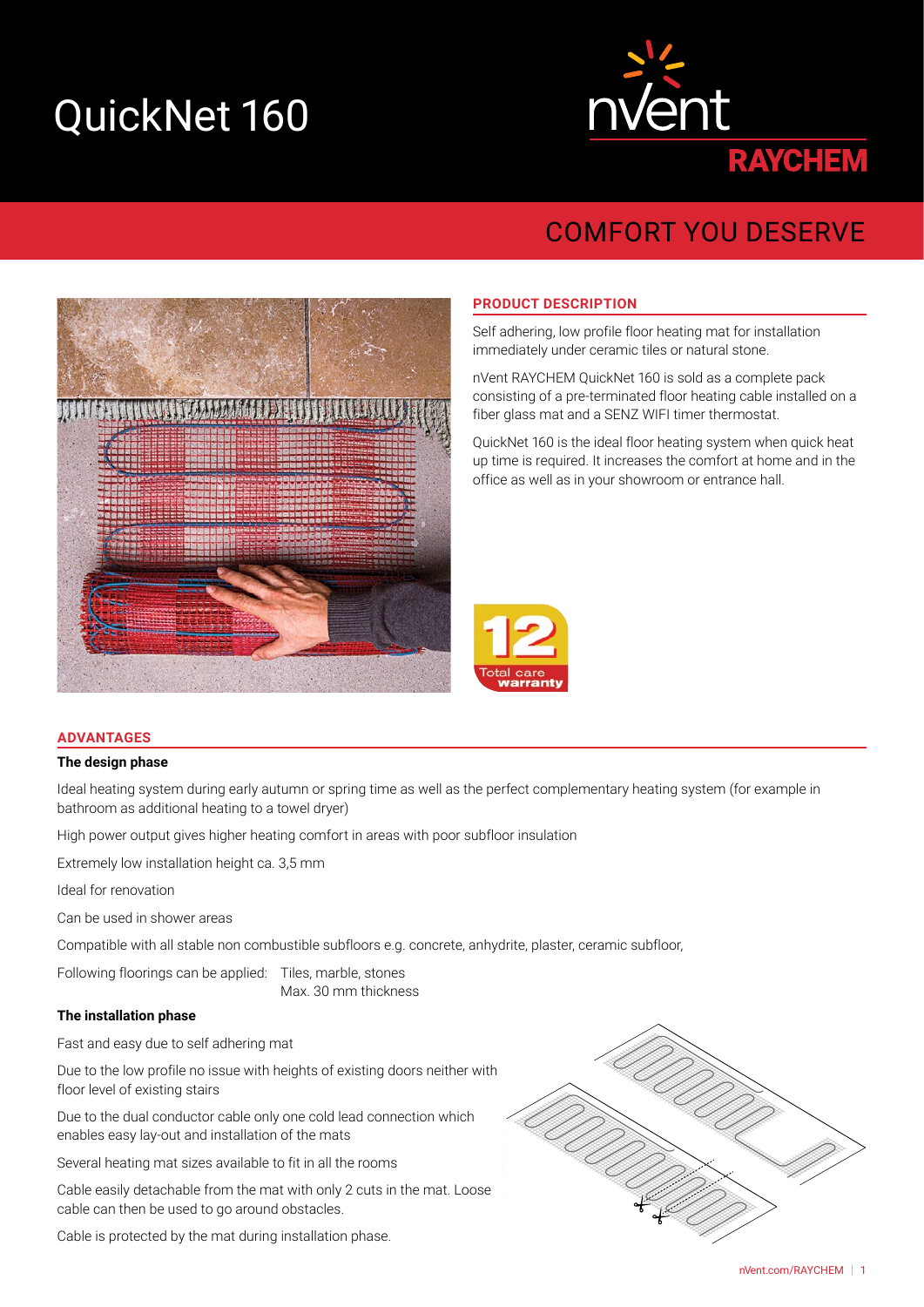# **The application**

Ideal heating for comfort in your bathroom, kitchen and conservatory

Quick heat up time due to high power of the heating mat

Extra low energy consumption and possibility to control and monitor from a distance with the WIFI enabled and EcoDesign compliant touchscreen SENZ WIFI timer thermostat

No measurable electro-magnetic fields due to the dual conductor heating cable

Long life and maintenance free

## **TECHNICAL DATA**

| Nominal power                 | 160 W/m <sup>2</sup>                                                   |  |  |  |
|-------------------------------|------------------------------------------------------------------------|--|--|--|
| Voltage                       | 230 Vac                                                                |  |  |  |
| Max. exposure temperature     | $120^{\circ}$ C                                                        |  |  |  |
| Min. installation temperature | $+5^{\circ}$ C                                                         |  |  |  |
| Heating cable                 | Low smoke, zero halogen                                                |  |  |  |
| Cold lead                     | $1 \times 5$ m cold lead, cross section $3 \times 1.0$ mm <sup>2</sup> |  |  |  |
| Mat                           | Self adhering fiber glass mat                                          |  |  |  |
| Wet room                      | Approved, ELCB 30mA required                                           |  |  |  |
| Circuit breaker               | C13 A with max. heating mat surface till 18 m <sup>2</sup>             |  |  |  |
| Approvals                     | VDE, Semko                                                             |  |  |  |
|                               | СE                                                                     |  |  |  |

# **RELATED NVENT RAYCHEM PRODUCTS**

#### **SENZ WIFI**

SENZ WIFI is top class WIFI enabled Touchscreen thermostat with the following features:

- Energy Efficient and EcoDesign compliant:
	- Electronic room temperature control with weekly schedule
	- Adaptive start control
	- Open window detection
	- Distance control and monitoring
- Ease of installation:
	- Intuitive setup-wizard
- APP controlled from anywhere:
	- Programming the 3 Economic modes has never been easier than through an APP
	- Switching between program modes can be done from anywhere with the APP
	- Temporary adjustments on the normal schedule like BOOSTING the temperature for desired period of time or overriding the schedule until the next scheduled event
	- Controlling the entire home (up to 32 zones) with the APP
	- Holiday mode is combining the best of both worlds lowering down energy consumption while adding a high level of comfort. Your floor will be back at comfortable temperature right before you enter the home

つ1 ち  $14.27$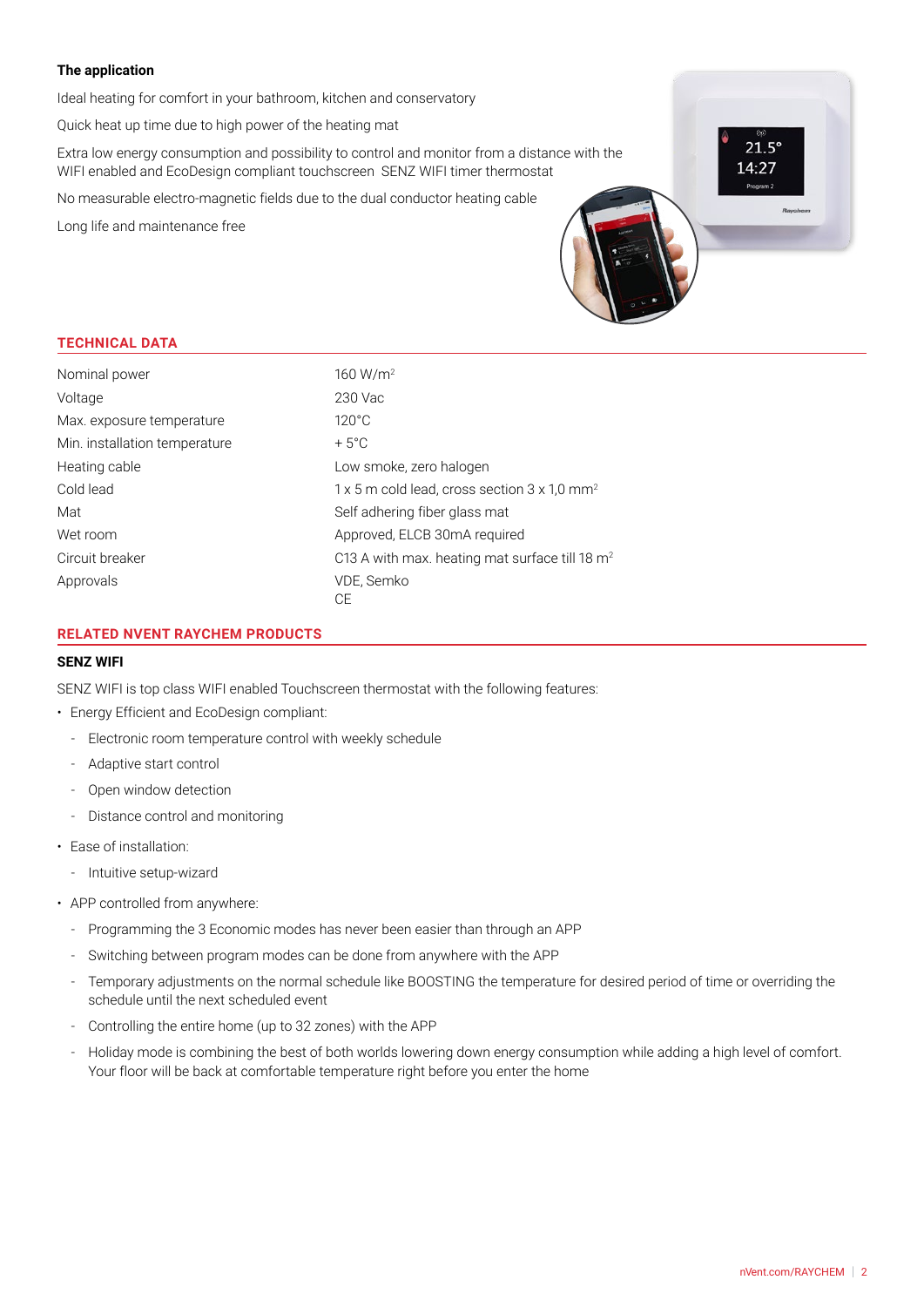#### **REFERENCE NUMBER**

| QuickNet 160        |                           |                                  |              |               |                         |
|---------------------|---------------------------|----------------------------------|--------------|---------------|-------------------------|
| <b>Product Name</b> | <b>Without thermostat</b> | <b>With SENZ WIFI thermostat</b> | <b>Area</b>  | <b>Output</b> | Dimensions (W x L in m) |
| R-QN-P-1,0M2        | SZ18300294                | SZ18300261                       | 1            | 160           | $0.5 \times 2.0$        |
| R-QN-P-1,5M2        | SZ18300295                | SZ18300262                       | 1.5          | 240           | $0,5 \times 3,0$        |
| R-QN-P-2,0M2        | SZ18300296                | SZ18300263                       | $\mathbf{2}$ | 320           | $0,5 \times 4,0$        |
| R-QN-P-2,5M2        | SZ18300297                | SZ18300264                       | 2.5          | 400           | $0,5 \times 5,0$        |
| R-QN-P-3,0M2        | SZ18300298                | SZ18300265                       | 3            | 480           | $0.5 \times 6.0$        |
| R-QN-P-3,5M2        | SZ18300299                | SZ18300266                       | 3.5          | 560           | $0,5 \times 7,0$        |
| R-ON-P-4,0M2        | SZ18300300                | SZ18300267                       | 4            | 640           | $0.5 \times 8.0$        |
| R-QN-P-4,5M2        | SZ18300301                | SZ18300268                       | 4.5          | 720           | $0,5 \times 9,0$        |
| R-QN-P-5,0M2        | SZ18300302                | SZ18300269                       | 5            | 800           | $0,5 \times 10,0$       |
| R-QN-P-6,0M2        | SZ18300303                | SZ18300270                       | 6            | 960           | $0,5 \times 12,0$       |
| R-QN-P-7,0M2        | SZ18300304                | SZ18300271                       | 7            | 1120          | $0,5 \times 14,0$       |
| R-QN-P-8,0M2        | SZ18300305                | SZ18300272                       | 8            | 1280          | $0,5 \times 16,0$       |
| R-QN-P-9,0M2        | SZ18300306                | SZ18300273                       | 9            | 1440          | $0,5 \times 18,0$       |
| R-QN-P-10,0M2       | SZ18300307                | SZ18300274                       | 10           | 1600          | $0,5 \times 20,0$       |

#### **SUBFLOOR PREPARATION**

The subfloor should be clean, stable and rigid, without cracks or adhesion-reducing substances and made of non combustible material. Large cracks in the subfloor should be filled prior to laying the mat.

Uneven surfaces will need to be levelled prior to installation. With cement plaster and anhydrite plaster, one should ensure that the substance has dried sufficiently according to the applicable norms. Anhydrite plaster should be smoothened and dust free. With quickly solidifying plaster, one should follow the suppliers instructions.

Apply a layer of tile glue primer (dependent on subfloor) to the floor before installing the mat to ensure good adhesion of the QuickNet to the subfloor.

The heating cable should not be installed under bath tubs, shower cabins, surface covering furniture, etc. The heating cable should not be installed where holes will be drilled in the floor.

Application norms, rules and data sheets as well as instructions and manuals are to be followed!

#### **INSTALLATION INSTRUCTION**

The QuickNet cold lead is inserted in a flexible tubing and connected to the connection box. QuickNet 160 shall always be controlled by an electric underfloor heating thermostat with external floor sensor and compliant with the EcoDesign directive (like the NRG-DM, GREEN LEAF or SENZ WIFI). The thermostat sensor, which is also protected in a flexible tubing (3m included in R-QN-P), is positioned centrally between two heating cable runs and as close as possible to the final floor covering.

QuickNet 160 can be used under tiles and natural stone. The mat can even be embedded directly in the tile glue (in that case make sure it is embedded in at least 5mm of tile glue).